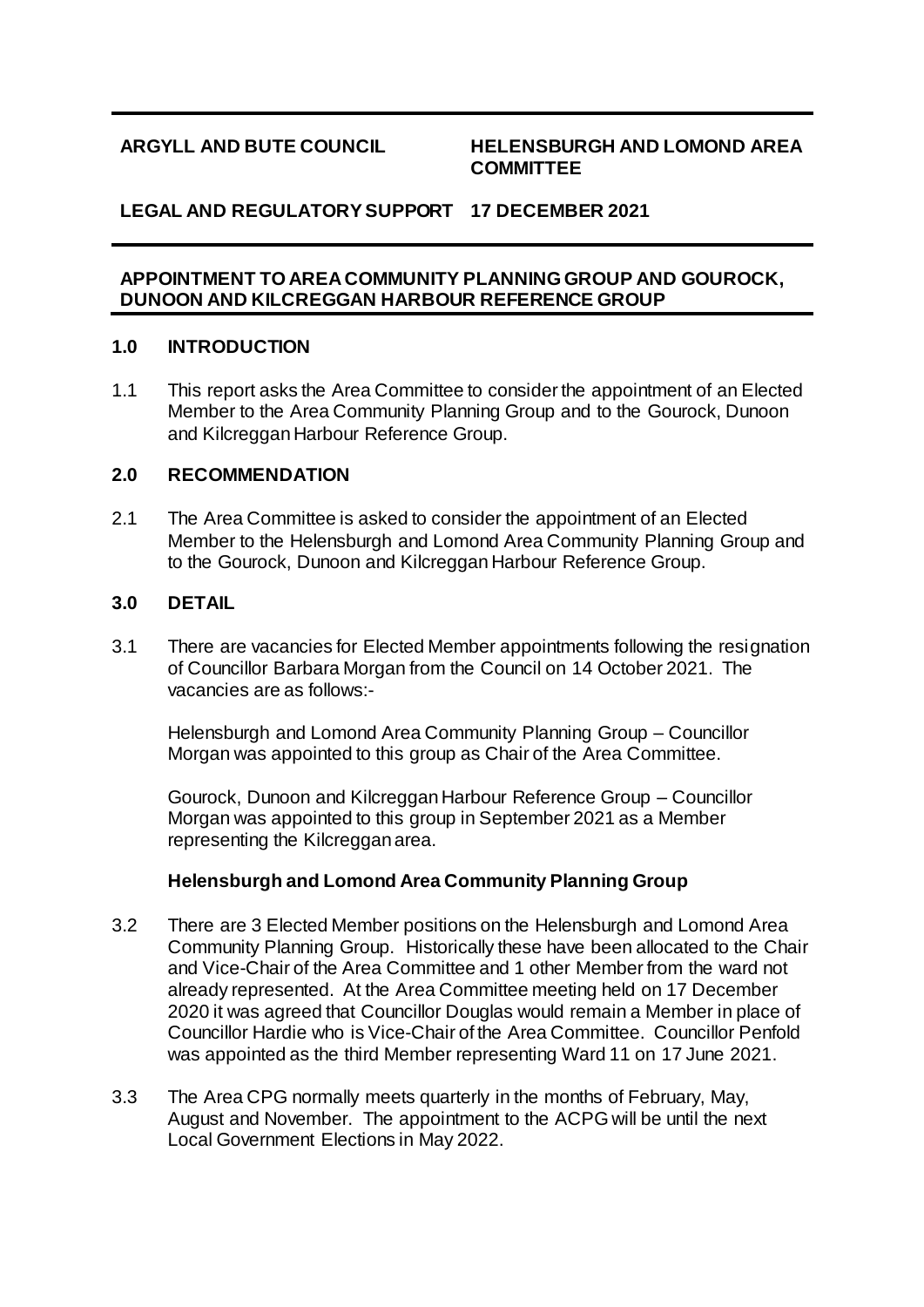# **Gourock, Dunoon and Kilcreggan Harbour Reference Group**

- 3.4 The Group has been formed to bring together the project design teams, community representatives, Elected Members and regional transport bodies in facilitation of the project which will deliver a modern, reliable and resilient lifeline ferry service which meets the needs of passengers and communities in the areas covered by the Gourock to Dunoon and Gourock to Kilcreggan ferry services. Councillor Morgan was appointed as the Member representing the Kilcreggan area.
- 3.5 Members of the Group will provide feedback on the current service and will input into the design of the future infrastructure upgrades and new vessels as well as considering the passenger facilities and how these integrate with services and other modes of transport. Argyll and Bute Council are leading on the Kilcreggan Infrastructure part of the project and CMAL are leading on the vessel.
- 3.6 The meetings of the Group will be held approximately every 16-20 weeks. It is intended that the Group will commission a Strategic Business Case, an Outline Business Case and a Final Business Case and will be circulated to the Reference Group. The Reference Group will continue to operate until the infrastructure has been completed and the vessels delivered.
- 3.7 The appointment to the Reference Group will be until the next Local Government Elections in May 2022.

### **4.0 CONCLUSION**

4.1 This report asks the Area Committee to consider making appointments to the Helensburgh and Lomond Area Community Planning Group and to the Gourock, Dunoon and KilcregganHarbour Reference Group.

### **5.0 IMPLICATIONS**

- 5.1 Policy none
- 5.2 Financial there may be some cost associated with attendance at meetings.
- 5.3 Legal none
- 5.4 HR none
- 5.5 Fairer Scotland Duty:
- 5.5.1 Equalities protected none
- 5.5.2 Socio-economic Duty none